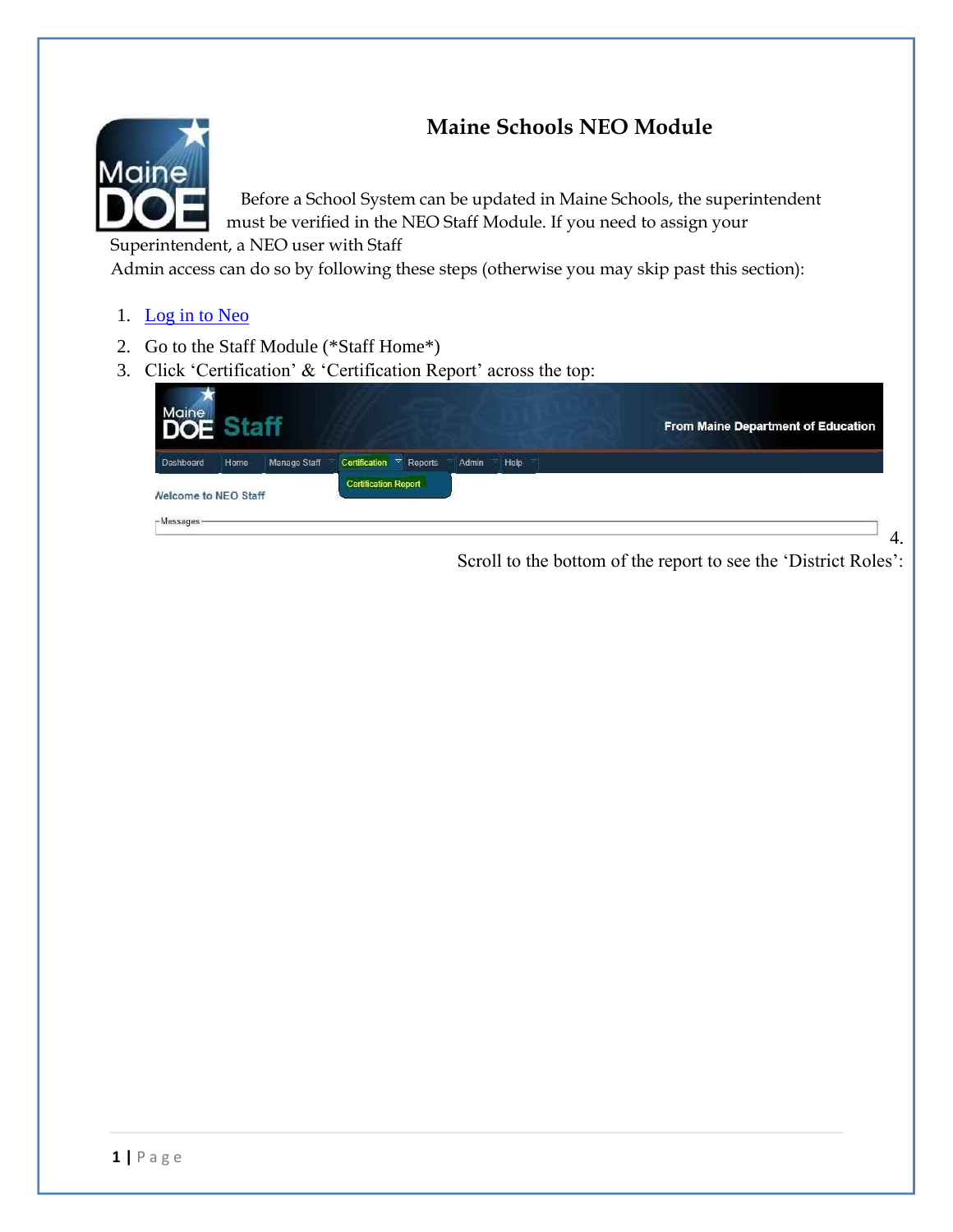| <b>Role</b>                            | <b>Designee</b>                                     |  |  |
|----------------------------------------|-----------------------------------------------------|--|--|
| Assessment Coordinator                 | <b>THE TWO</b><br>▼                                 |  |  |
| Chemical Hygiene Officer (CHO)         | <b>Controller of the Controller Controller</b><br>۷ |  |  |
| Data Specialist                        | <b>BLACK</b><br>▼                                   |  |  |
| Director of Technology                 | i - ga litati e<br>۳                                |  |  |
| Dropout Prevention Coordinator         | <b>PARTIES</b><br>▼                                 |  |  |
| Facilities-Director/Manager            | ۷                                                   |  |  |
| Integrated Pest Management Coordinator | <b>NE LE RE Bonn</b><br>v                           |  |  |
| Librarian                              | <b>ENGINEERING CONTROLL TO BE A</b>                 |  |  |
| McKinney-Vento Liaison                 | ۷                                                   |  |  |
| Nurse                                  | $-1.74$                                             |  |  |
| <b>School Security</b>                 | ▼                                                   |  |  |
| Superintendent of Schools              | ۳                                                   |  |  |
| 504 Coordinator                        | ▼                                                   |  |  |
| Attendance Coordinator                 | 自分画                                                 |  |  |

## **District Roles**

5. Under Designee – click on the dropdown arrow and select the correct person that will be the Superintendent of Schools The person must already have a staff assignment for your district in NEO or they will not show on the list.

6. Once the person is selected, click 'Save Designees' to save the information to the database. If you have issues with the NEO Staff module, please send an email describing the problem to MEDMS.Helpdesk@maine.gov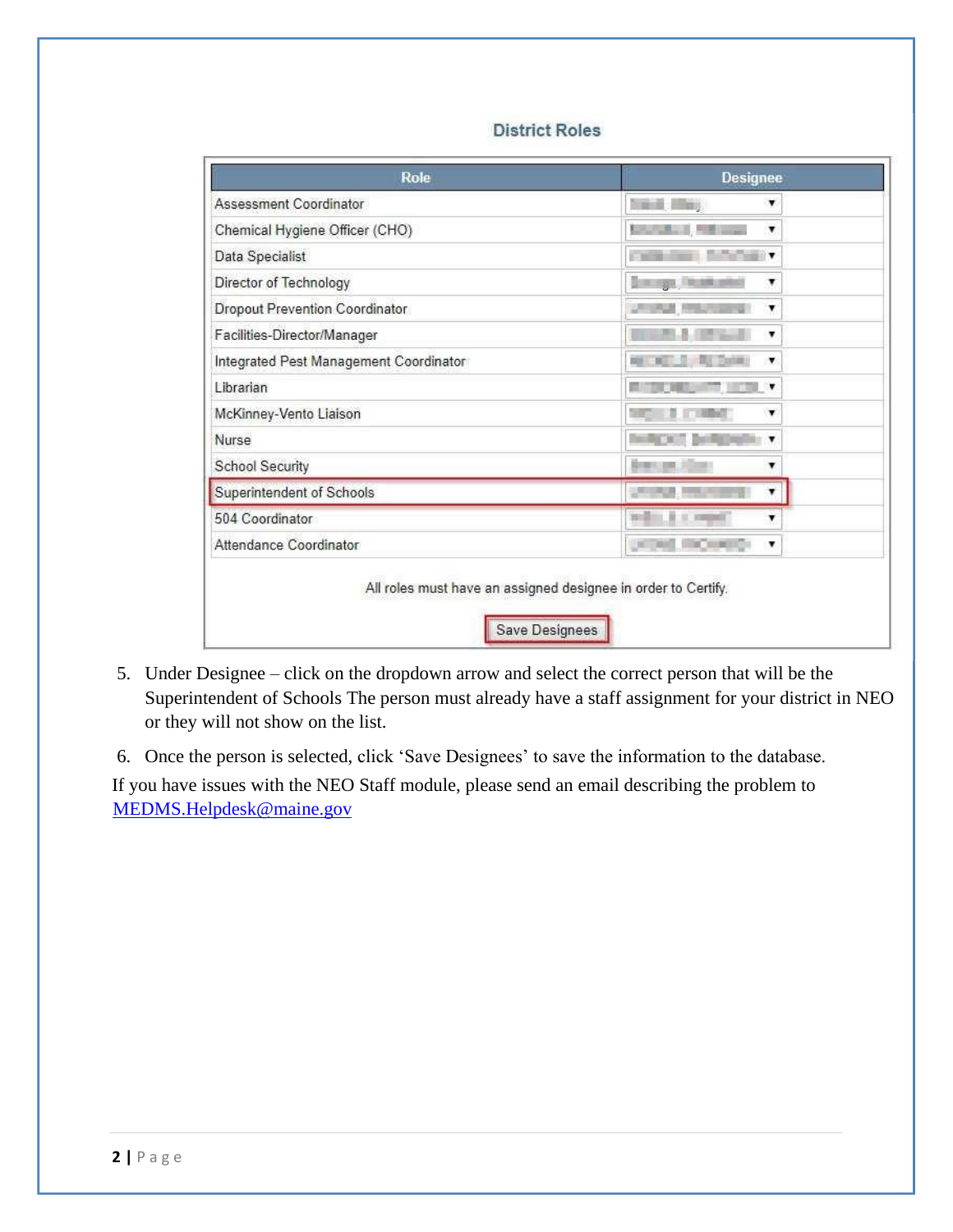Now you may enter the Maine Schools Module.

1. Choose Dashboard up top to return to the main menu selections.

| <b>Maine</b><br><b>DOE Staff</b>                                                              |                                                                            |                                                                             |                                                        | From Maine Department of Education |                               |                       |
|-----------------------------------------------------------------------------------------------|----------------------------------------------------------------------------|-----------------------------------------------------------------------------|--------------------------------------------------------|------------------------------------|-------------------------------|-----------------------|
| Dashboard<br>Home                                                                             | <b>Manage Staff</b><br>Certification<br>Reports                            | Help<br>Admin                                                               |                                                        |                                    |                               |                       |
| <b>Welcome to NEO Staff</b>                                                                   |                                                                            |                                                                             |                                                        |                                    |                               |                       |
| r-Messages-                                                                                   |                                                                            |                                                                             |                                                        |                                    |                               |                       |
| Click here to search                                                                          |                                                                            |                                                                             |                                                        |                                    |                               |                       |
|                                                                                               |                                                                            |                                                                             |                                                        |                                    |                               |                       |
| 2.                                                                                            | Choose Maine Schools.                                                      |                                                                             |                                                        |                                    |                               |                       |
| Maine.gov                                                                                     |                                                                            | Logged on as michael.mikrut@maine.gov [Log Off]                             |                                                        |                                    |                               |                       |
| <b>Maine</b><br><b>DOE</b>                                                                    |                                                                            |                                                                             |                                                        |                                    |                               |                       |
| <b>Bomb Threat Reporting</b><br><b>Dashboard</b><br>Core                                      | <b>Bullying Reporting System</b><br>DC&R                                   | From Maine Department of Education<br>EPS<br><b>Facilities</b><br>Financial | <b>Graduation Data</b><br>Maine Educational Assessment | Maine Schools                      | MaineCare<br><b>Nutrition</b> | <b>RAS</b>            |
| <b>Special Education</b><br><b>Staff</b><br><b>Neo Dashboard</b>                              | <b>Student Data</b><br>Transportation                                      |                                                                             |                                                        |                                    |                               |                       |
| <b>PUBLIC</b>                                                                                 | <b>CORE</b>                                                                | <b>BOMB THREAT</b>                                                          | <b>BULLYING REPORTING</b>                              |                                    |                               |                       |
| <b>Certification Application Lookup</b><br>Contact Search (formerly Superintendent<br>Search) | *Core Home*<br><b>Create Organization</b><br><b>Manage Accounts</b>        | <b>REPORTING</b><br>*Bog<br>Inreat Reporting<br>Home*                       | <b>SYSTEM</b><br>*Bullying Reporting System Home*      |                                    |                               |                       |
| Home Instruction<br>MeDOE on Maine.gov<br>P <sub>100</sub><br>View ED279 Report               | Manage Existing Organization<br><b>User Rights</b>                         | Main Page                                                                   |                                                        |                                    |                               |                       |
| DC&R                                                                                          | <b>EPS</b>                                                                 | <b>FACILITIES</b>                                                           | <b>FINANCIAL</b>                                       |                                    |                               |                       |
| *DC&R Home*<br><b>DC&amp;R Main Report</b><br><b>DC&amp;R Reporting Calendar</b>              | *EPS Home*<br>Manage EPS                                                   | *Facilities Home*<br><b>Annual Facilities Data</b><br>EFF-10 Instructions   | *Financial Home*                                       |                                    |                               |                       |
|                                                                                               |                                                                            | <b>Facilities Inventory</b><br><b>Facilities Planning</b>                   |                                                        |                                    |                               |                       |
| <b>GRADUATION DATA</b><br>*Graduation Data Home*                                              | <b>MAINE EDUCATIONAL ASSESSMENT</b><br>*Maine Educational Assessment Home* | <b>MAINE SCHOOLS</b><br>*Maine Schools Home*                                | <b>MAINECARE</b><br>*MaineCare Home*                   |                                    |                               |                       |
| <b>District Certified Graduation and Dropout</b><br>Rates                                     |                                                                            | Main Page                                                                   | Manage Maine Care                                      |                                    |                               |                       |
| 3.                                                                                            | Choose "Search SAUs"                                                       |                                                                             |                                                        |                                    |                               |                       |
| Maine.gov                                                                                     |                                                                            |                                                                             |                                                        |                                    |                               | Logged on as          |
|                                                                                               |                                                                            |                                                                             |                                                        |                                    |                               |                       |
| Maine                                                                                         |                                                                            |                                                                             |                                                        |                                    |                               | <b>From Maine Dep</b> |
| Dashboard<br>Home                                                                             | <b>Maine Schools</b><br><b>Staff</b>                                       | <b>Student Data</b>                                                         |                                                        |                                    |                               |                       |
| <b>Maine Schools</b><br>3                                                                     |                                                                            |                                                                             |                                                        |                                    |                               |                       |
| Search for SAUs and their Schools to Update                                                   |                                                                            |                                                                             |                                                        |                                    |                               |                       |
|                                                                                               |                                                                            |                                                                             |                                                        |                                    |                               |                       |
|                                                                                               |                                                                            |                                                                             |                                                        |                                    |                               |                       |
|                                                                                               |                                                                            |                                                                             |                                                        |                                    |                               |                       |
|                                                                                               |                                                                            |                                                                             |                                                        |                                    |                               |                       |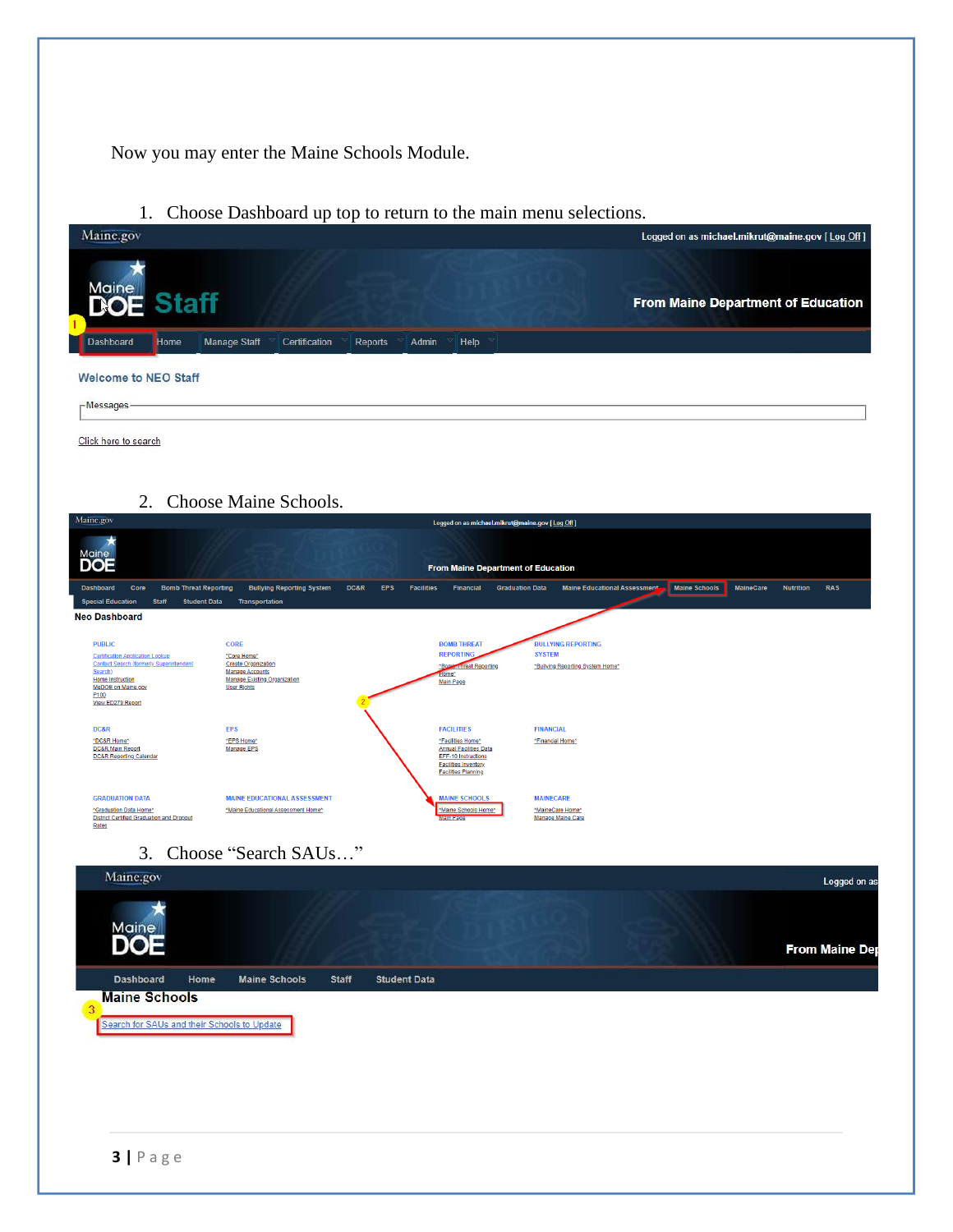4. Select 2022 and the SAU you wish to complete. If you do not have an SAU listed, please have your Superintendent submit and access request form so the Helpdesk may add it.

| Maine<br><b>DOE</b>                              |                                     |                    | From Maine Department of Education |
|--------------------------------------------------|-------------------------------------|--------------------|------------------------------------|
| <b>Maine Schools</b><br>Home<br><b>Dashboard</b> | <b>Staff</b><br><b>Student Data</b> |                    |                                    |
| <b>Search Maine Schools</b>                      |                                     |                    |                                    |
| SAU: RSU 10<br>Year: $2022 \times$               |                                     |                    | Search                             |
| $\Gamma$ SAUs                                    |                                     |                    |                                    |
| <b>SAU Name</b>                                  | <b>Update Status</b>                | <b>Status Date</b> |                                    |
|                                                  | No data available in table          |                    |                                    |

5. The grid will display the SAU you searched on with it's current status and last modified date. Clicking the SAU will load the form.

| Maine<br><b>DOE</b>            |                              |                      |                     |                    |        | <b>From Maine Department of Education</b> |
|--------------------------------|------------------------------|----------------------|---------------------|--------------------|--------|-------------------------------------------|
| <b>Dashboard</b>               | Home<br><b>Maine Schools</b> | <b>Staff</b>         | <b>Student Data</b> |                    |        |                                           |
| <b>Search Maine Schools</b>    |                              |                      |                     |                    |        |                                           |
| Year: 2022 v<br>$\Gamma$ SAUs- | SAU: RSU 10                  | $\checkmark$         |                     |                    | Search |                                           |
| <b>SAU Name</b>                |                              | <b>Update Status</b> |                     | <b>Status Date</b> |        |                                           |
| <b>RSU 10</b>                  |                              | In Progress          |                     | 06/03/2021         |        |                                           |

## Maine Schools Update - District Name

| <b>Fiscal Year:</b>        | 2022       |
|----------------------------|------------|
| Status:                    | <b>New</b> |
| <b>Status Date:</b>        | 05/06/2021 |
| <b>Submitted By:</b>       |            |
| <b>Submitted By Email:</b> |            |

Signed By: **Signed Date:** 

I

**SAU Data**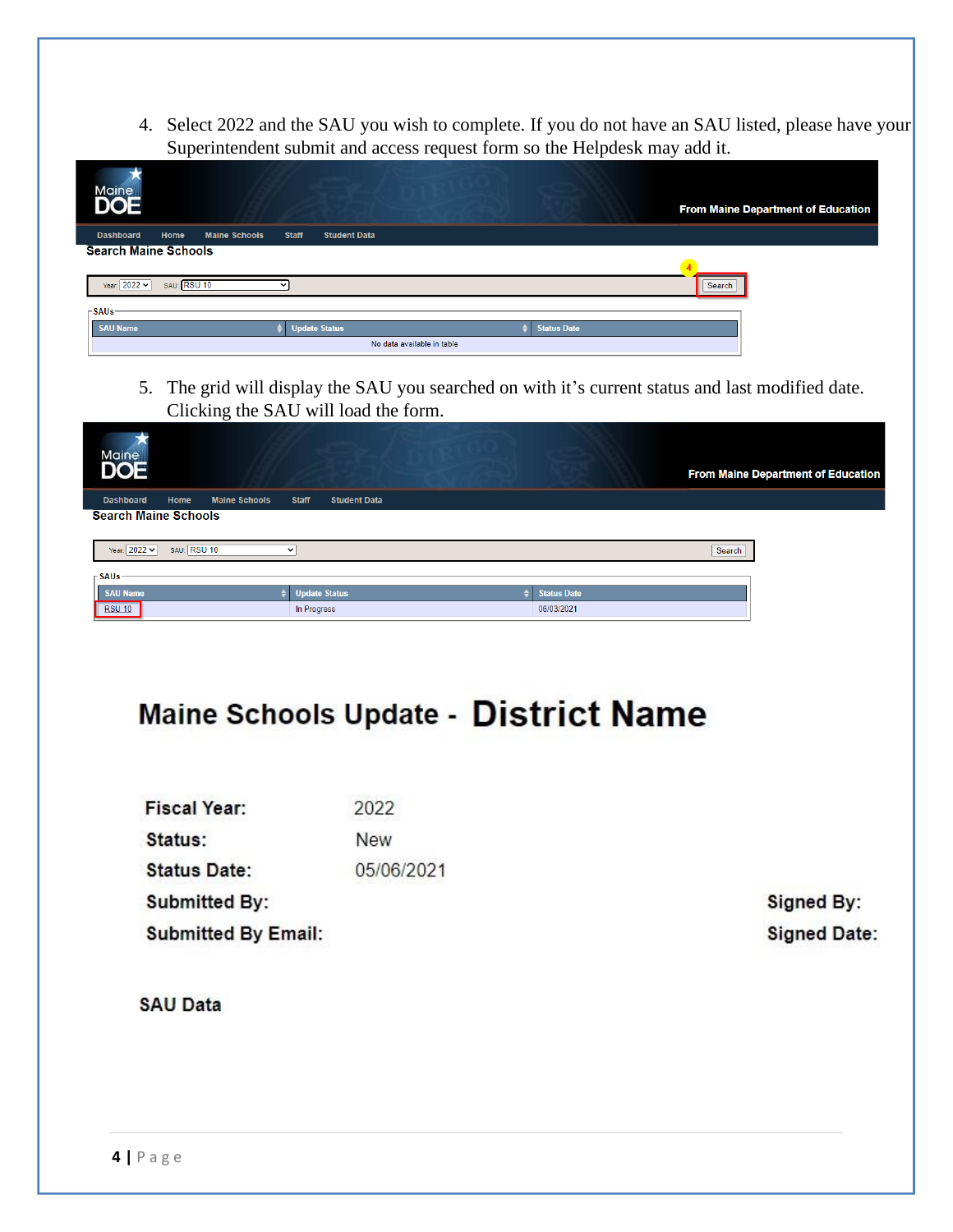When completing an update, look for the new fiscal year at the top to be the new year. The status date will reflect the last time an update was done to this file. The submitted and signed field will not populate until the update has been submitted for approval.



- Enter or update information for the District. All fields with the exception of *Admin Office Fax* are **required**.
- P.O. Boxes will not be accepted in the "Physical Address" box.
- The Physical Address should be that of the central office or town office and should not be the superintendent's address.
- The only circumstance in which it is appropriate to use the superintendent's residency is when there is no appropriate address for an office that is located in the district.
- Mailing address is needed only if different from Physical address.
- Mailing address may be the superintendent's mailing address for those superintendents who work remotely.
- **O** Check the box to confirm that all SAU information has been reviewed before moving on to individual schools information.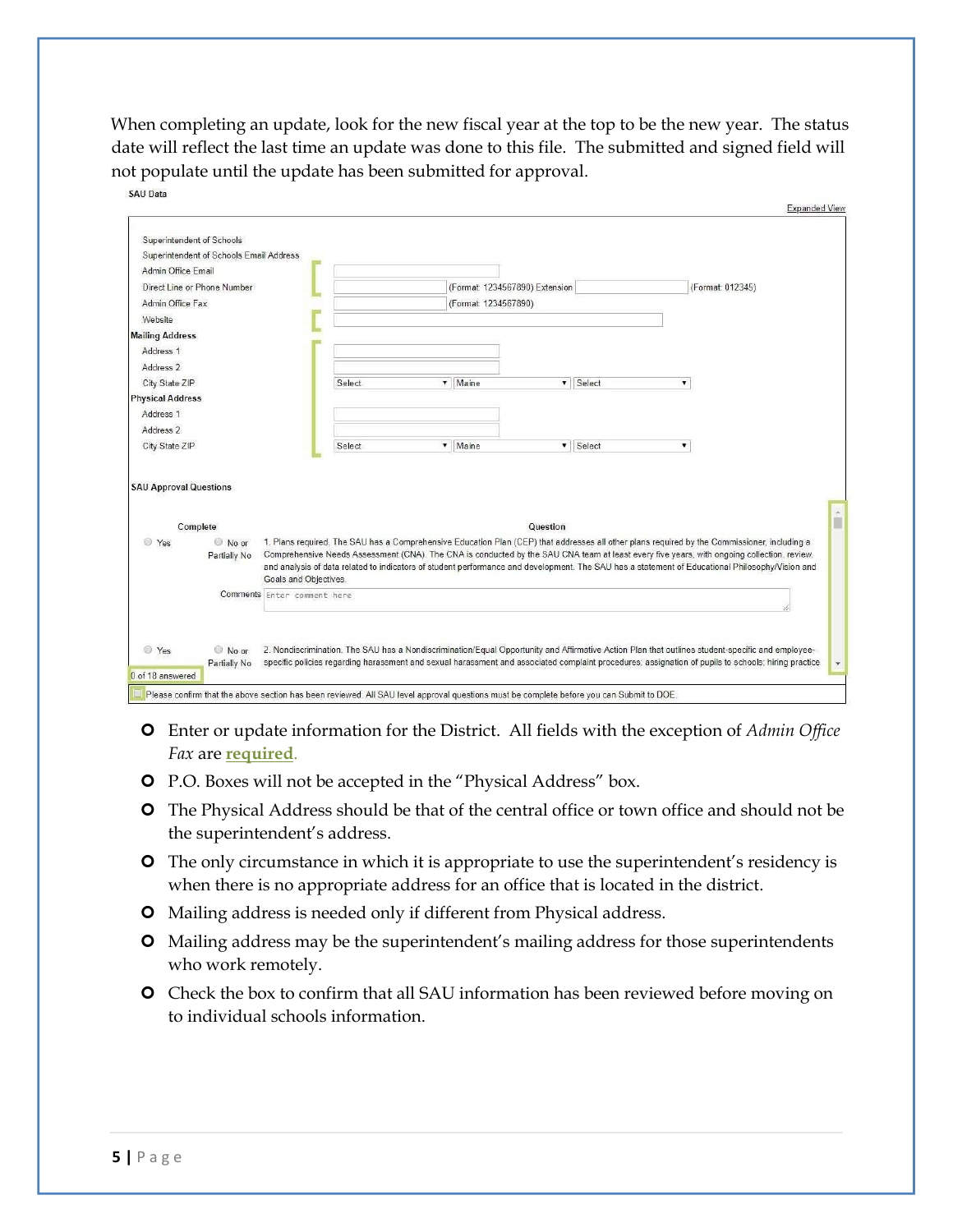| (Format: 1234567890)<br>(Format: 1234567890)<br>Alternative Education |
|-----------------------------------------------------------------------|
|                                                                       |
|                                                                       |
|                                                                       |
|                                                                       |
|                                                                       |
|                                                                       |
|                                                                       |
|                                                                       |
|                                                                       |
|                                                                       |
|                                                                       |
|                                                                       |
|                                                                       |
|                                                                       |
|                                                                       |
| v   Maine<br>Select<br>$\pmb{\nabla}$<br>$\blacktriangledown$         |
|                                                                       |
|                                                                       |
|                                                                       |
| v   Maine<br>$\blacktriangledown$<br>Select<br>$\blacktriangledown$   |
| Question                                                              |
|                                                                       |
|                                                                       |
|                                                                       |
|                                                                       |

Low & High Grade spans - lowest and highest grade levels the school serves

School Phone, fax, and website – please check for accuracy

If this school offers All-day K or Alternative Education, please indicate

Student information system - enter the system you use to upload data to the state. \*\*This is important we need your correct SIS vendor information for training and communication with the vendor\*\*

Please verify the number of AEDs and those trained in the use of AEDs

Verify if this school awards proficiency based diplomas and/or maintains proficiency based transcripts

The Cost Center information that has been added to Maine Schools references the 3 digit code that the business office uses in the financial system to assign building level costs. Each building will have at least one Cost Center, but may have 2 codes if the building has a combination of